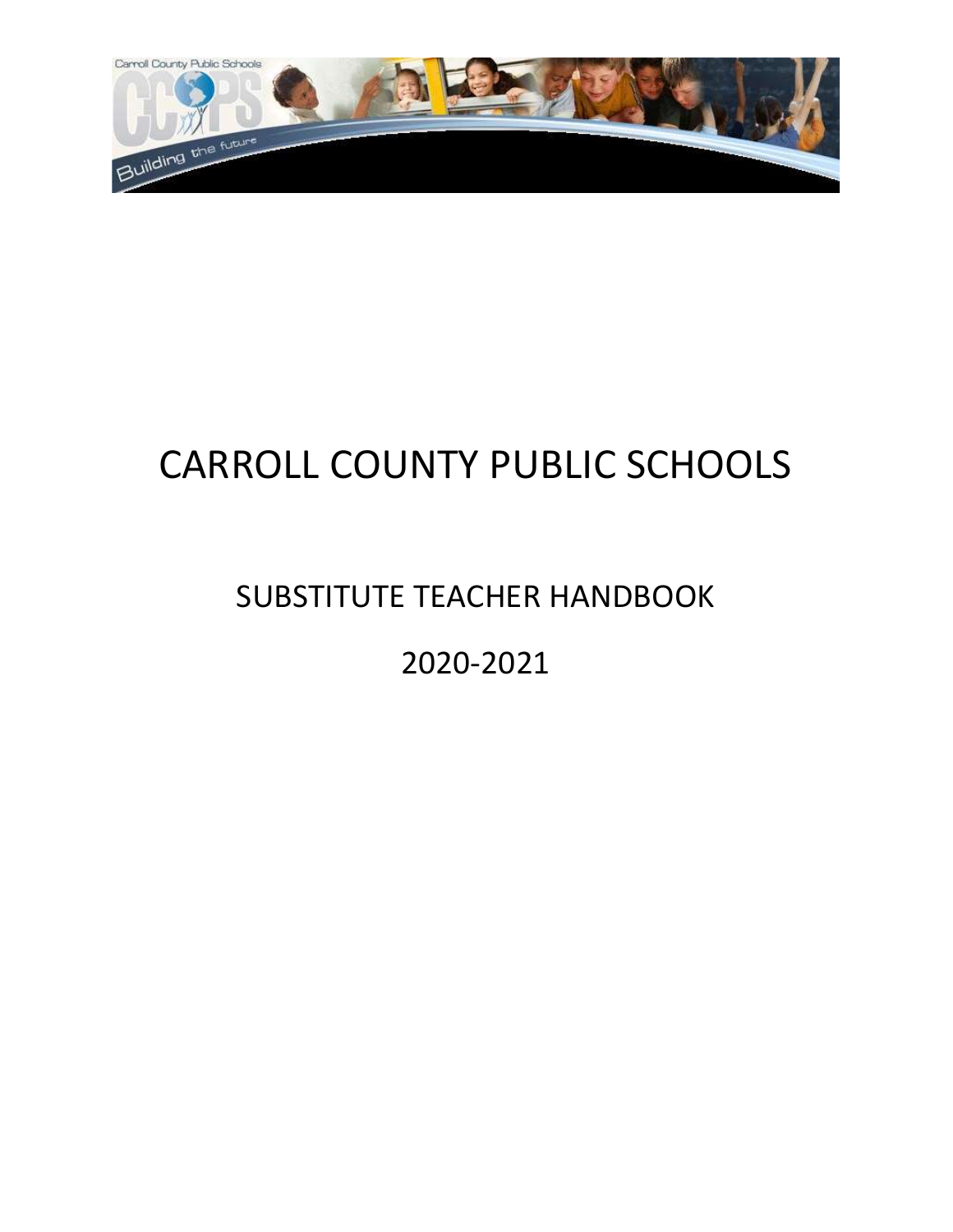

Carroll County Public Schools

125 N. Court Street | Westminster, MD 21157

410-751-3000 410-751-3034 TTY 410-751-3003 FAX

Steven Lockard, Ph.D. Superintendent

Dear Substitute Employee,

Welcome to Carroll County Public Schools. This handbook is intended to provide general information about our system that will be useful to you as a substitute employee.

Your job as a substitute employee is an important factor in the quality of instruction offered to students. We feel that students have a right to learn whether the regular teacher is present. Most ideally, instruction should proceed without interruption. The substitute should make every effort to facilitate the sequence of planned activities for all students.

On the following pages, you will find guides and suggestions to help you become an effective participating member of the staff. Our administrators stand ready to assist in any way possible. Please do not hesitate to request assistance.

Thank you for your assistance and support. We hope that you will find your experience with Carroll County Public Schools to be professionally satisfying.

Sincerely,

Chantress Baptist

Director of Human Resources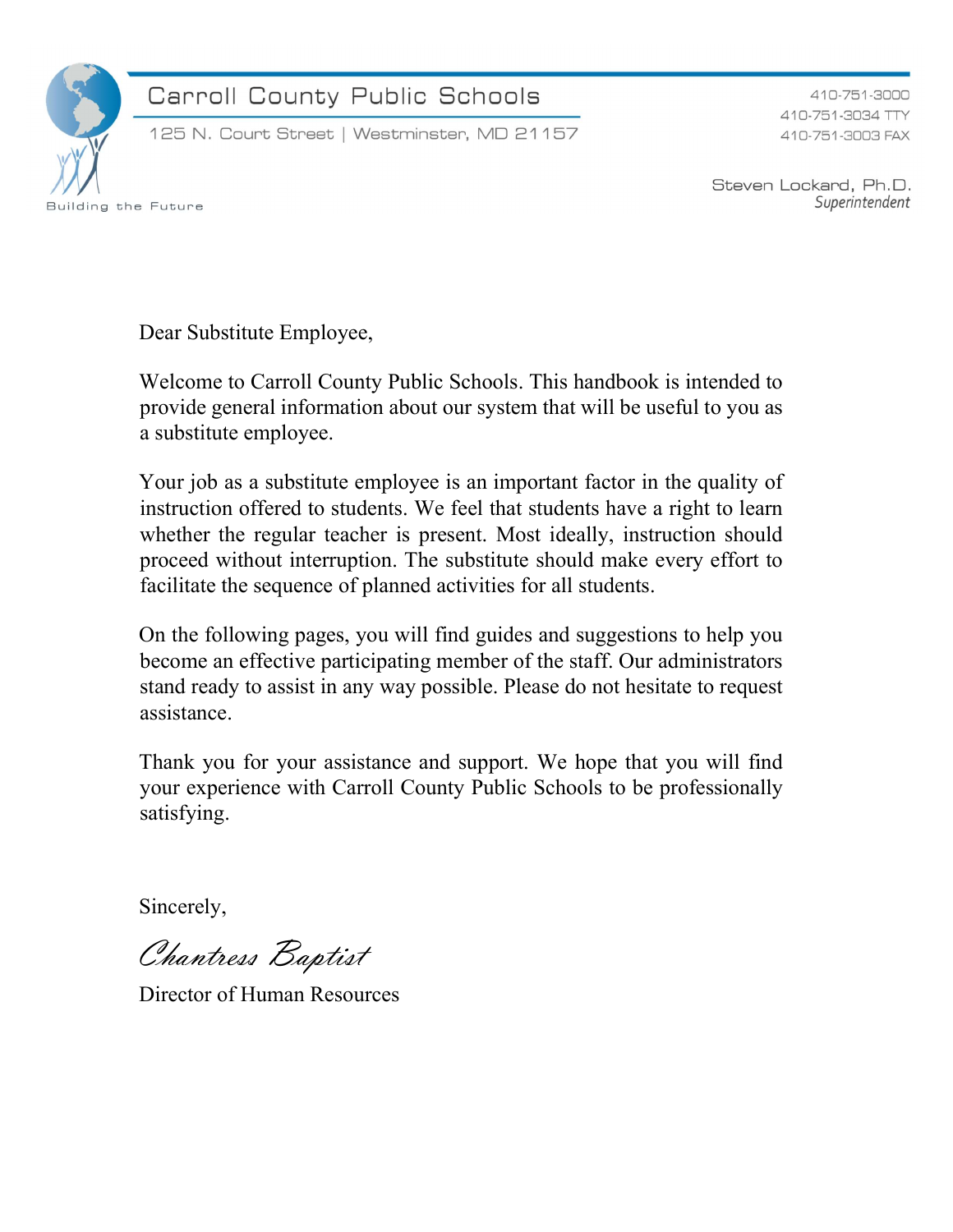#### Substitute Placement and Absence Management

Carrol County Public Schools has implemented a new substitute placement system that utilizes current technology to automate most of the assignment process. Absence Management is an integrated telephone and Internet system that users simply log onto via the web or the phone anytime, anywhere. Substitutes will search for available assignments either by calling the toll free number at 1-800-942- 3767 or by logging onto the web at www.aesoponline.com. Substitutes will also be able to:

- Accept or Reject assignments
- $\overline{\phantom{a}}$  Select preferred schools
- Absence Management will also call substitutes for unfilled assignments

Upon notification of approval from the Human Resources Office to begin substituting, substitutes will receive an Absence Management "Welcome Letter" which will contain a login ID and pin number and a "Phone Guide". Substitutes will then be expected to review these documents for instructions on how to access Absence Management, voice record a name, select preferred schools, and identify non-working days. The assigned pin number can also be changed, if desired.

If you need assistance, please contact:

Wendy A. Ruch Human Resource Associate (410) 751-3176 waruch@carrollk12.org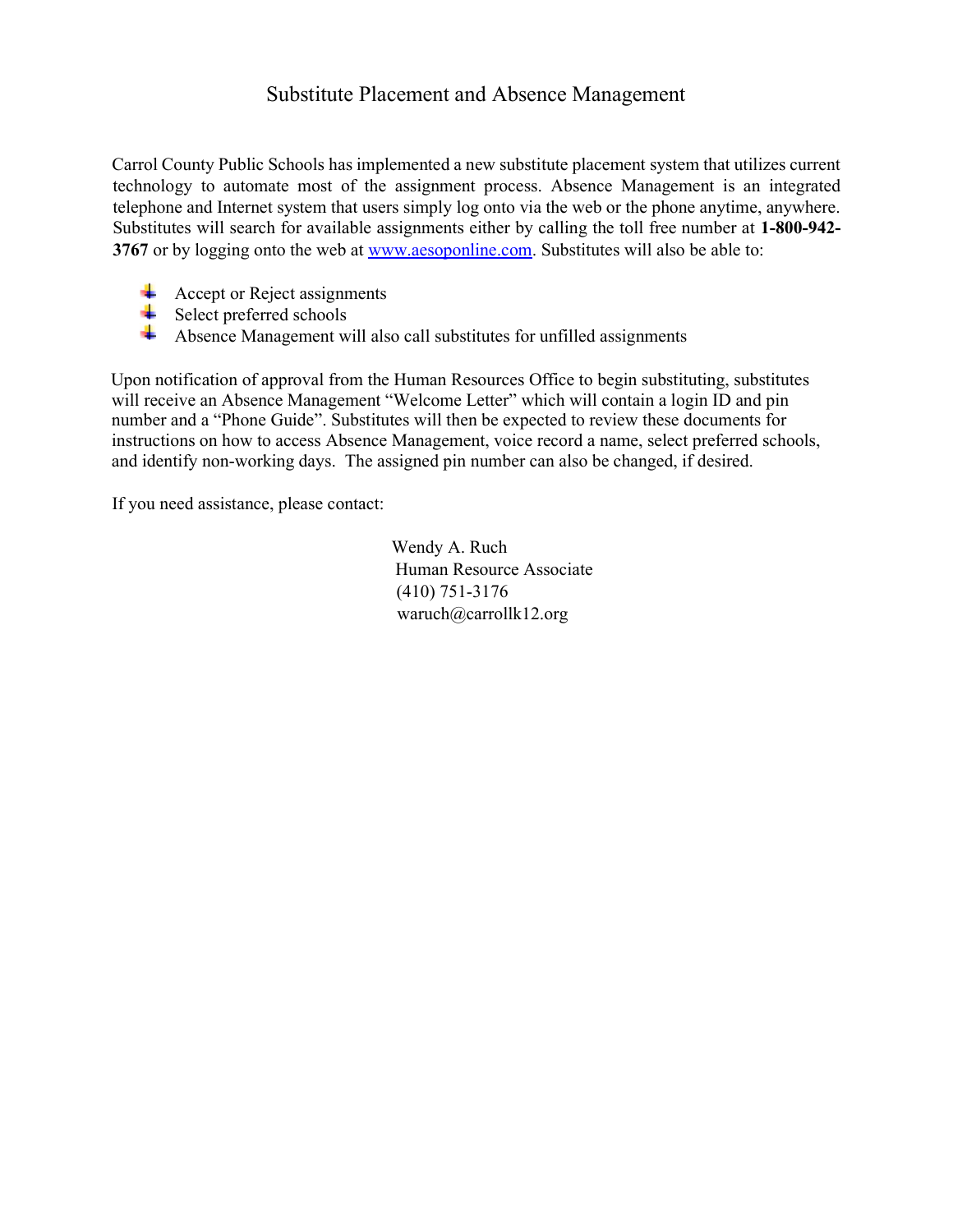## TABLE OF CONTENTS

### General Information

- I. Substitute List
- II. Procedures for Searching/Accepting Substitute Assignments via Absence Management
- III. Hours of Work
- IV. Long-Term Substitutes
- V. Payment
- VI. Pertinent State and Local Policies
- VII. Termination of Employment
- VIII. Additional Required Procedures
- IX. Portable Electronic Devices
- X. Workers Compensation

#### Responsibilities of the Substitute

- I. Professionalism
- II. Confidentiality
- III. Preparation
- IV. Reporting
- V. Safety and Security
- VI. Reporting Cases of Child Abuse/Neglect
- VII. Human Relations
- VIII. Long-Term Assignments
- IX. Equipment

#### Hints About Classroom Management

- I. Classroom Rules
- II. First Impressions
- III. Discipline and Student Behavior

### Appendix

- A. School Hours
- B. Pay Scale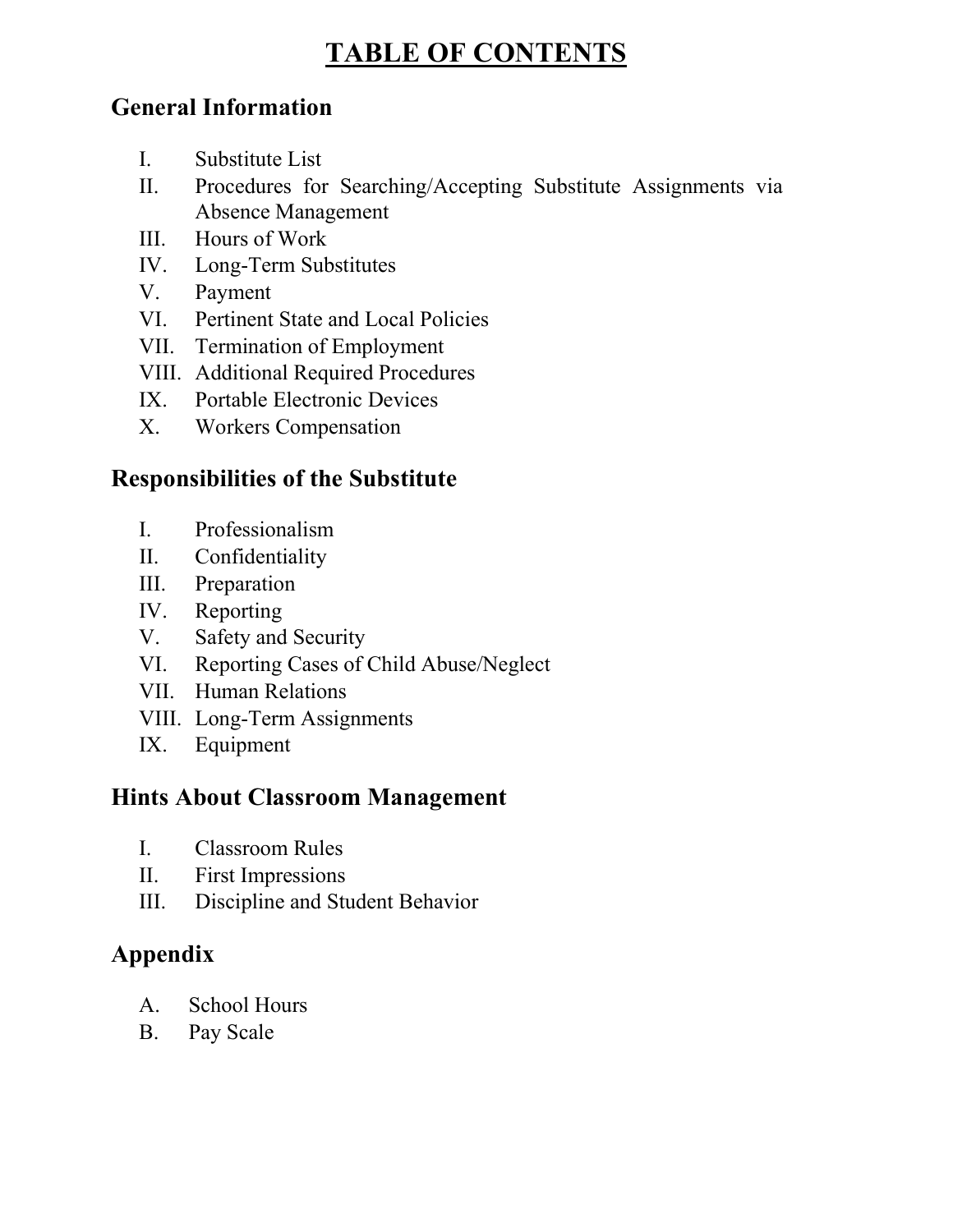## GENERAL INFORMATION

#### I. Substitute List

The Human Resources Department maintains a list of eligible persons to serve as substitutes in the absence of classroom teachers and contracted instructional assistants/paraprofessionals. Only those persons whose names appear on the official substitute list may be assigned to work as substitutes. This list is updated prior to the start of each academic year, revised periodically during the school year, and is valid from July 1 through the end of the academic year.

Substitutes are required to work at least five (5) days each semester. Substitutes who do not work at least five (days) during each semester (September 9-February 1 and February 2--June 16) will be removed from the list and required to re-apply for a substitute position.

Substitutes will receive a Letter of Reasonable Assurance prior to the end of each academic year. This letter serves two purposes:

- Inform substitutes that their assignment will end on the last day of the academic year
- Inform substitutes of CCPS's **intention** to allow them the ability to work the following academic school year.

This letter is not a guarantee of employment. It simply states an intention. There will be no need to return this letter.

#### II. Procedures for Searching/Accepting Substitute Assignments via Absence Absence Management

Substitutes will search for available assignments either by calling the toll free number at 1-800- 942-3767 or by logging onto the web at www.aesoponline.com. Substitutes also have the option of waiting for Absence Management to notify them via a phone call.

#### III. Hours of Work

The opening and closing hours of a school will be available on the Absence Management homepage or when a call is received from Absence Management. A copy of the bell schedule for each school is also available in the appendix of this handbook.

#### IV. Long-Term Substitutes

Long-term substitutes work the same hours as the teacher for whom they substitute, attend all faculty meetings, and generally assume all the duties of the teacher. A request for approval to be placed in a long-term substitute position must be forwarded by the principal of the school to Wendy Ruch (waruch  $@carrollk12.org$ ) as soon as it is determined that the assignment will exceed ten (10) consecutive working days.

#### V. Payment

Daily rates of pay are listed in the appendix.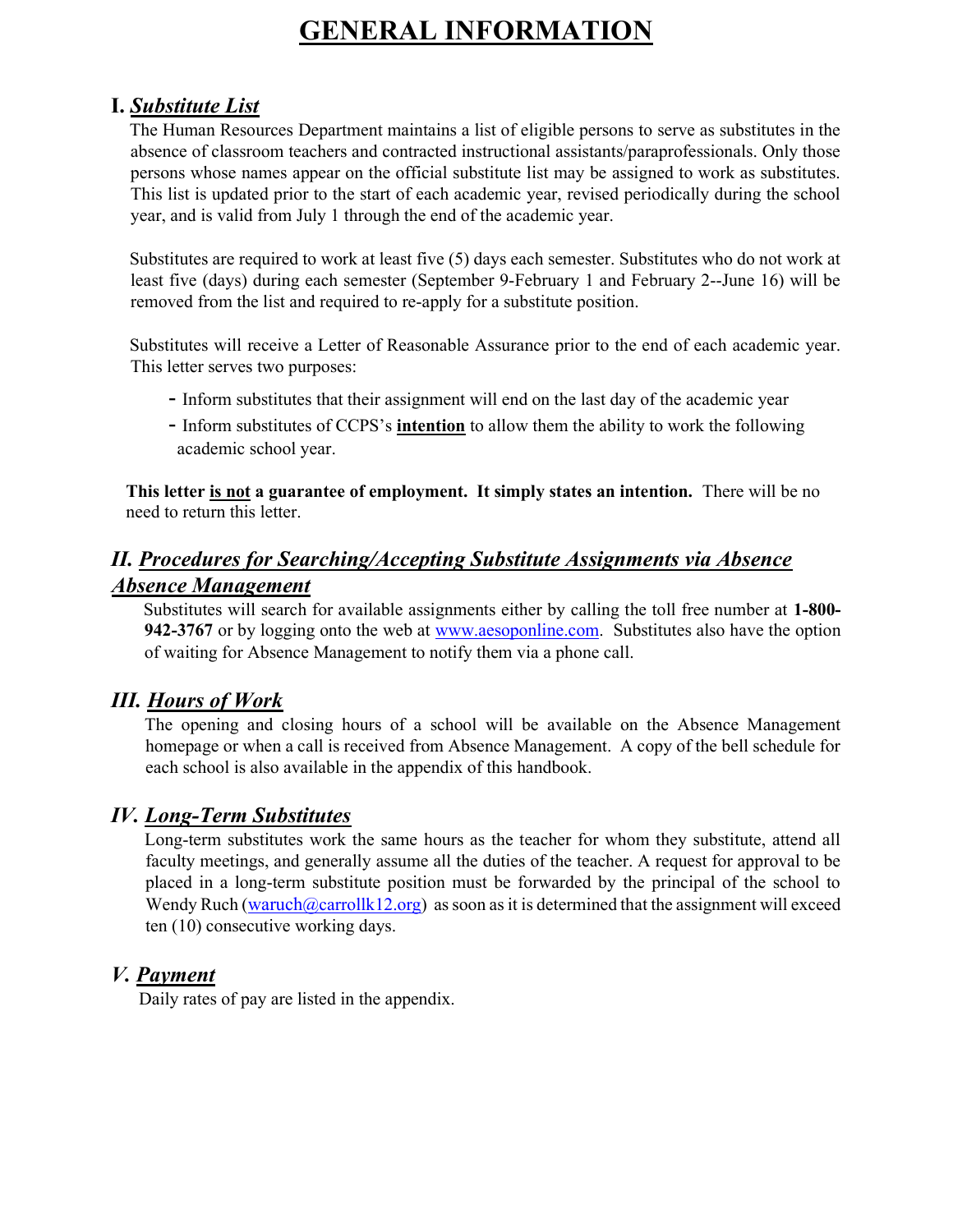#### VI. Pertinent State and Local Policies

Substitutes must be fingerprinted for the F.B.I. and Maryland State Police Criminal background check conducted under the Criminal Justice Information System. Information regarding the fingerprinting process will be provided at the time of hire. An Applicant's Statement on Drug Abuse must be reviewed and signed, electronically by the substitute.

Additionally, substitutes must review appropriate "Safe Schools" training videos according to an announced deadline date in order to maintain their substitute position.

#### VII. Termination of Employment

Substitute teachers, upon notice, may be excluded from working at particular schools and/or from service with CCPS at any time it is deemed necessary and appropriate to do so.

Substitute teachers who have been excluded from three (3) schools in any one year will automatically be terminated.

Substitute teachers may terminate employment with CCPS at any time, as well, by informing Human Resources in writing. Written communication should be directed to Wendy Ruch at: waruch@carrollk12.org.

#### VIII. Additional Required Procedures

Due to heightened security measures, it is essential that all substitutes adhere to the following:

- Sign in using confirmation number for the assignment.
- Sign out of schools.
- Sign a pass out each day from the main office. This pass will allow ingress and egress during the school day and must be returned (signed in) at the end of the assignment. Failure to return the badge will result in a call from the school administrator to ascertain its whereabouts and if necessary require you to respond back to the school to return the badge.
- Become familiar with emergency exits. The administration of each school or designee will advise substitutes of any emergency.

#### IX. Portable Electronic Devices

The Board of Education recognizes that the use of personally owned portable electronic devices plays a beneficial role in the educational process. Carroll County Public Schools allows for the use of portable electronic devices owned by adults and students in **grades 3-12** during the school day when used within established guidelines. Examples of portable electronic devices include, but are not limited to laptops, tablets, netbooks, mobile phones, mp3 player, and eReaders. Contact building administration for questions regarding the appropriate use of portable electronic devices owned by students. Do not confiscate a student owned device nor should a substitute teacher assist students with troubleshooting problems with personally owned devices.

#### Substitute teachers should not use cells phones for personal use in the presence of students.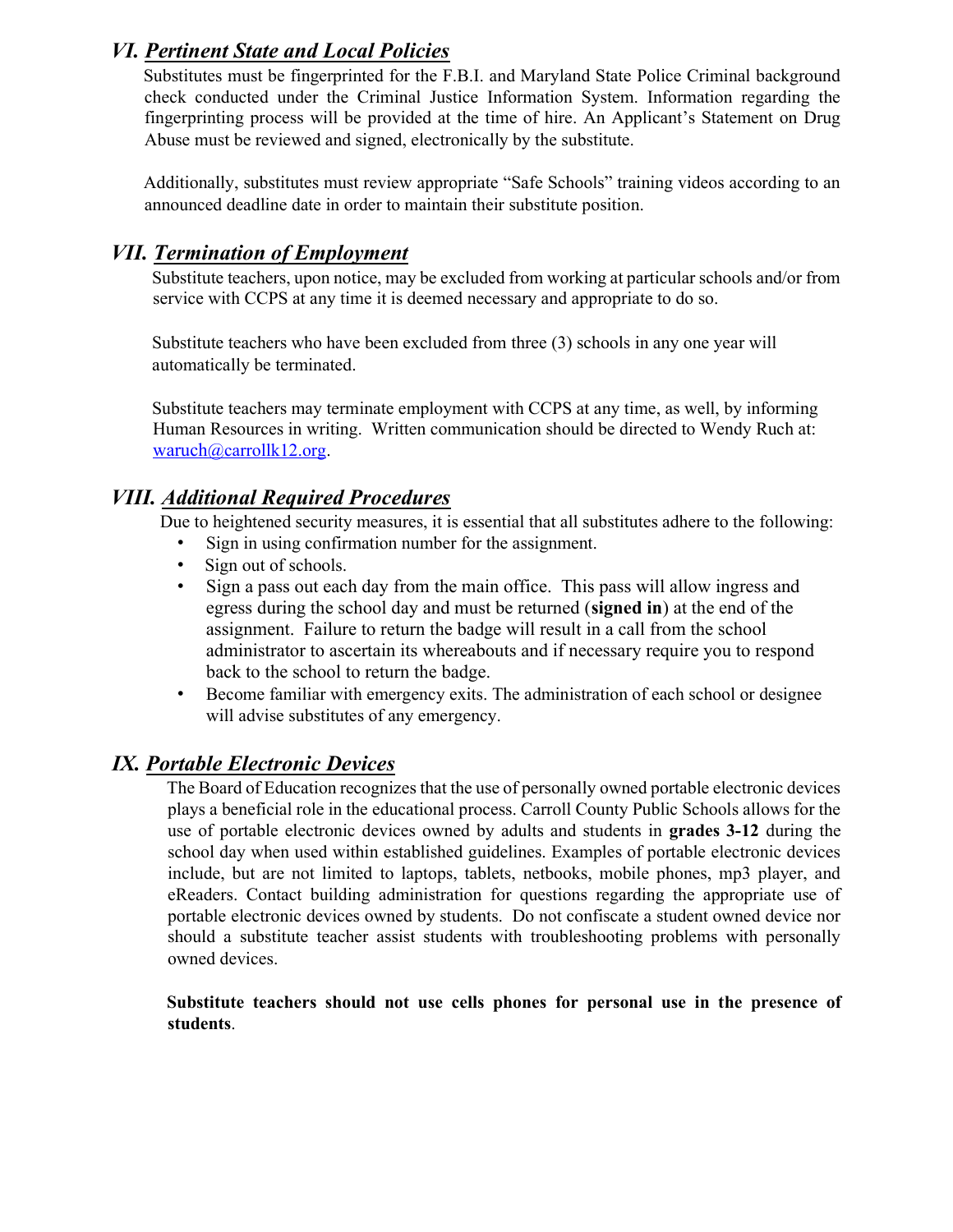#### X. Worker's Compensation

CCPS provides Worker's Compensation Insurance coverage for its employees. The provisions of the benefits involve injury resulting during the performance of a work assignment. All injuries must be reported to the office *immediately*. The employee and the administrator at the school must complete the Employer's First Report of Injury form.

## Responsibilities of the Substitute

#### I. Professionalism

The most important responsibility of a substitute is to adhere, at all times, and to the same high standards of conduct and professionalism expected of all staff members. Every attempt should be made to be available for all assignments accepted. Personal information should be maintained in Absence Management to reflect availability. The school system anticipates that substitutes will dress properly for classroom/gym, keep his/her personal life out of classroom discussions, and use appropriate language when communicating with stakeholders.

It is the substitute's responsibility to move the learning process forward and maintain continuity in the instruction during the teacher's absence. Substitute teachers must set the tone and pace for the class while following the outline of lesson plans as closely as possible. Substitutes who accept instructional assistant positions are also expected to assume the duties associated with the job.

If there are problems, consult with a teacher in your immediate area or call for the administrator through the intercom system or via classroom phone. If necessary, send a dependable student to the office for help. Students are never to be left unsupervised.

#### II. Confidentiality

Student information is confidential. It is inappropriate to share personal information about a student to anyone other than CCPS staff. Questions pertaining to students or staff members should be directed to the appropriate building administrator.

#### III. Preparation

When accepting an assignment, substitutes should be certain to obtain the following information:

- Name of the person substituting for
- Name and location of the school
- Expected arrival time (arrive early enough to become oriented before class begins)
- Grade or subject area
- Confirmation number

Upon arrival, the following information should be obtained from the school's administration or secretary:

- Location of classroom, lesson plans, student attendance procedures, and supplies
- Names of teachers in nearby rooms for assistance, if needed
- Any special duties you will have
- Teacher planning time assignment
- Necessary documents from the teacher's mailbox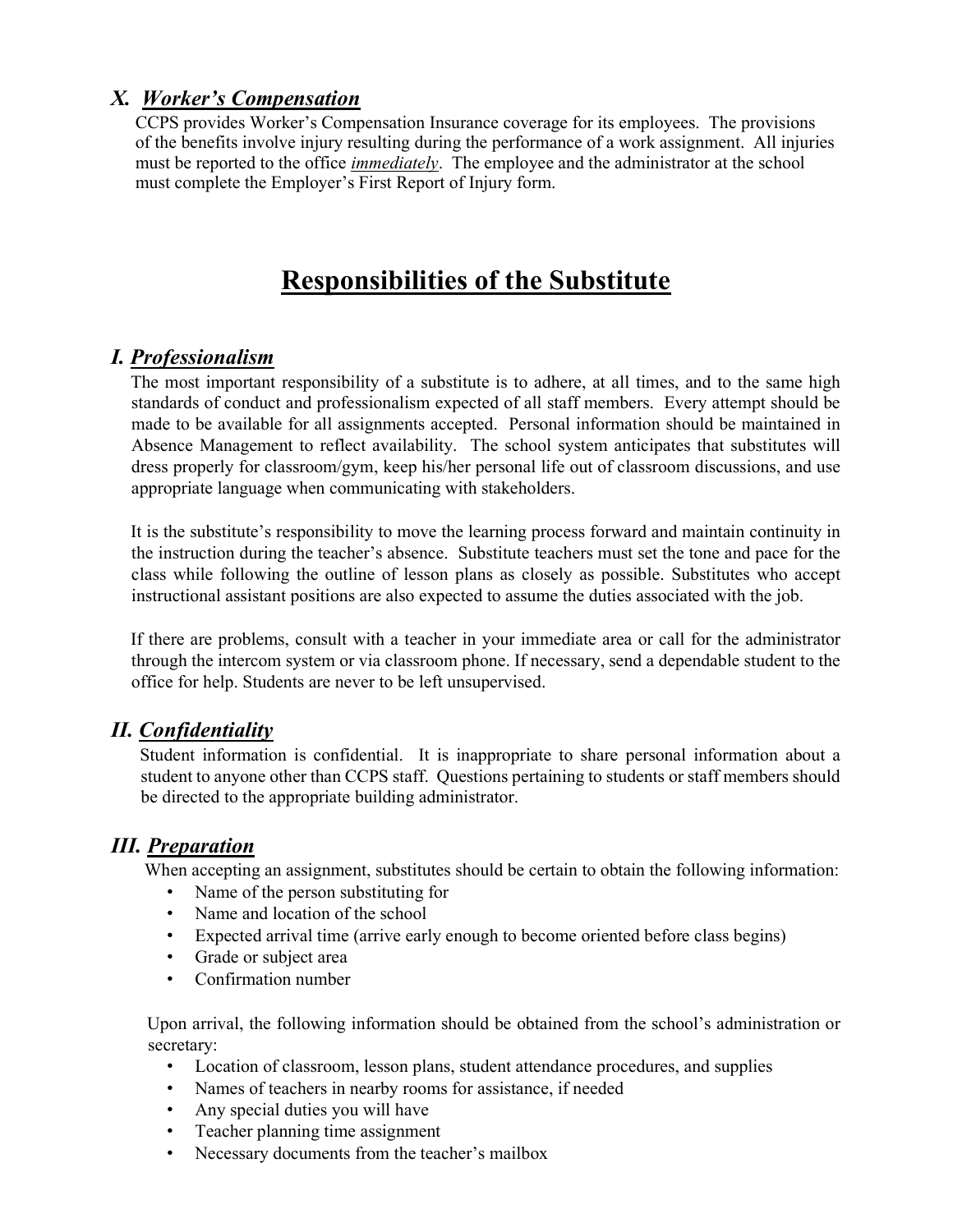• Location of media center, staff lounge, restrooms, and cafeteria

#### IV. Reporting

It is essential for continuity that the teacher be fully apprised of classroom activity during his/her absence. Report attendance and collect all written work assigned per class period. Also, leave the teacher or instructional assistant feedback via Absence Management or handwritten communication.

#### V. Safety and Security

Substitutes are responsible for the safety and welfare of the students during the teacher's absence.

- Windows on the ground level floors offering easy access to the interior shall remain closed and locked.
- Classroom and instructional space doors shall remain locked during the school day. Occupied interior classroom doors may remain open or have the magnet in place; however, the magnet shall be removed and the door closed and locked whenever unoccupied.
- Exterior doors shall not be propped open for any reason unless the door is monitored by faculty, staff, or a responsible adult. Actively teaching in a classroom does not constitute monitoring a door.
- Directing the use of specialized equipment should be avoided because of safety to students and damage from improper use. Locked and unlocked equipment stored in the classroom should be monitored.
- Lifting and toileting of students must always be conducted with the help of another staff member. Contact the building administrator if questions arise.

#### Report accidents/injuries immediately to the main office.

Any student injured at school must have an accident report completed and filed in the main office. Documentation of the time and circumstances under which the accident or injury occurred is extremely important. The school has the responsibility to render first aid, make a sick or injured student as comfortable as possible, contact emergency services if necessary, and to notify the parent/guardian. The school administrator will take care of these items as needed once the accident is reported.

Substitutes are asked to practice universal precautions to prevent the transmission of blood borne disease in the workplace. Gloves and other protective equipment are available as needed. Direct contact with another person's blood or bodily fluid containing blood during the course of the workday must be reported on an Employee Report of Exposure Incident Form in the school office by the end of the day.

#### VI. Reporting Cases of Child Abuse/Neglect

All CCPS employees are legally obligated to report any suspected cases of child abuse/neglect. Substitutes who suspect, either through visual observance, comments, or if the student him/herself advises that he/she has been abused or neglected, must report that information to the local Department of Social Services or local law enforcement agency. A school administrator can assist in the reporting process.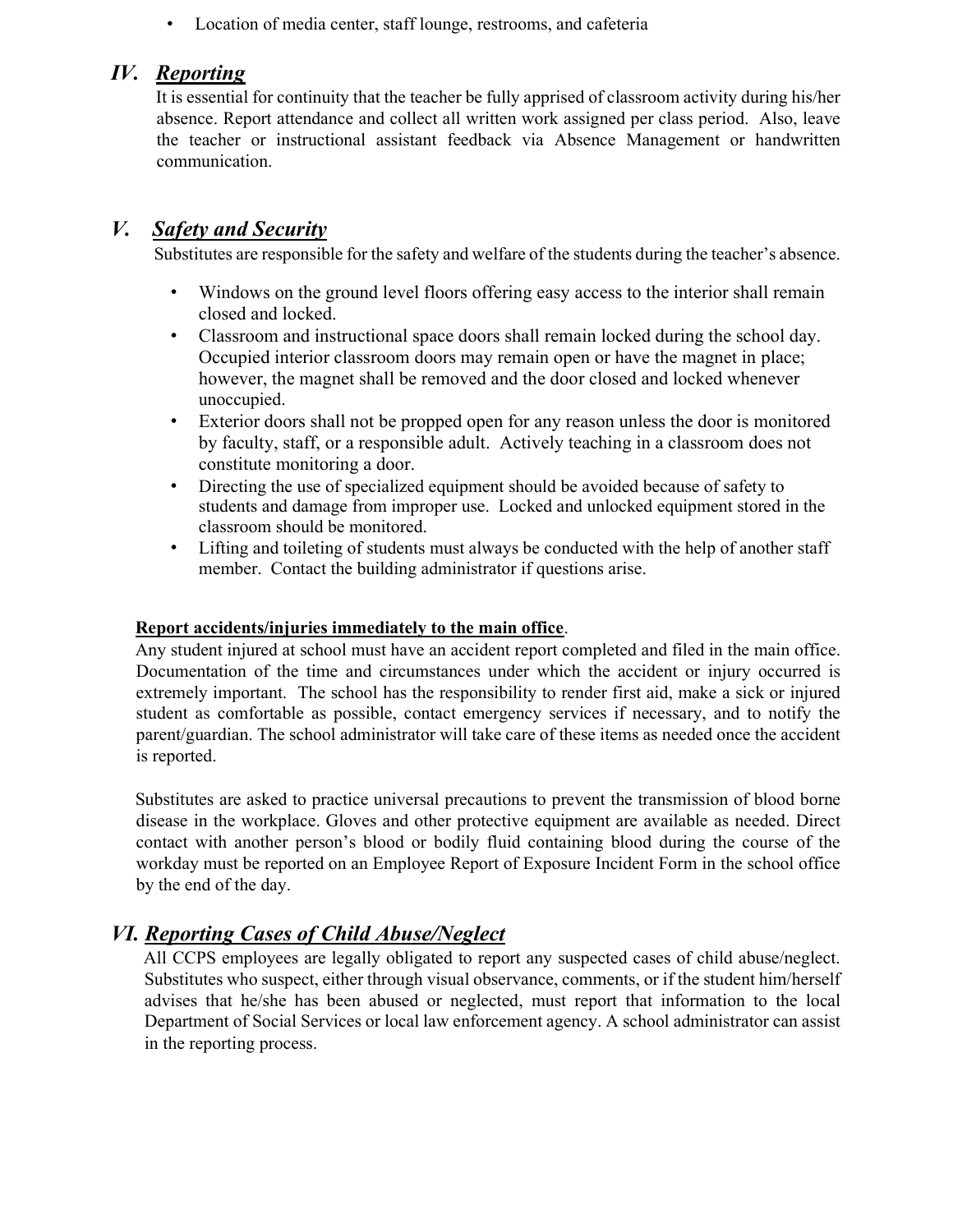#### VII. Human Relations

Carroll County Public Schools strives to establish and maintain an atmosphere in which students and staff can develop attitudes for effective, cooperative living, including:

- Respect for the individual, regardless of economic status, intellectual ability, race, creed, color, religion, sex, and age.
- Respect for cultural differences.
- Respect for the economic, political, and social rights of others.
- Respect for the right of others to see and maintain their own identity.

Substitute teachers are reminded to be aware of actions and words that may reflect biases. Teaching should be conducted with a philosophy that respects the individuality of each student and the right of each student to fulfill his/her potential.

#### VIII. Long-Term Assignments

Substitutes assigned to one teacher for more than ten days should, if at all possible, make an attempt to visit the school before the start of the assignment, become oriented to school's procedures and become acquainted with the regular teacher's pace and manner of instruction. Knowledge gained beforehand may result in greater self-confidence and a rewarding overall experience

#### IX. Educational Materials and Equipment

The security of instructional materials is the responsibility of the substitute in the absence of the regular teacher. It is important to keep student attendance records and class grade book in a safe place. Instructional materials are not to be removed from the room unless directed to do so by the teacher and/or principal.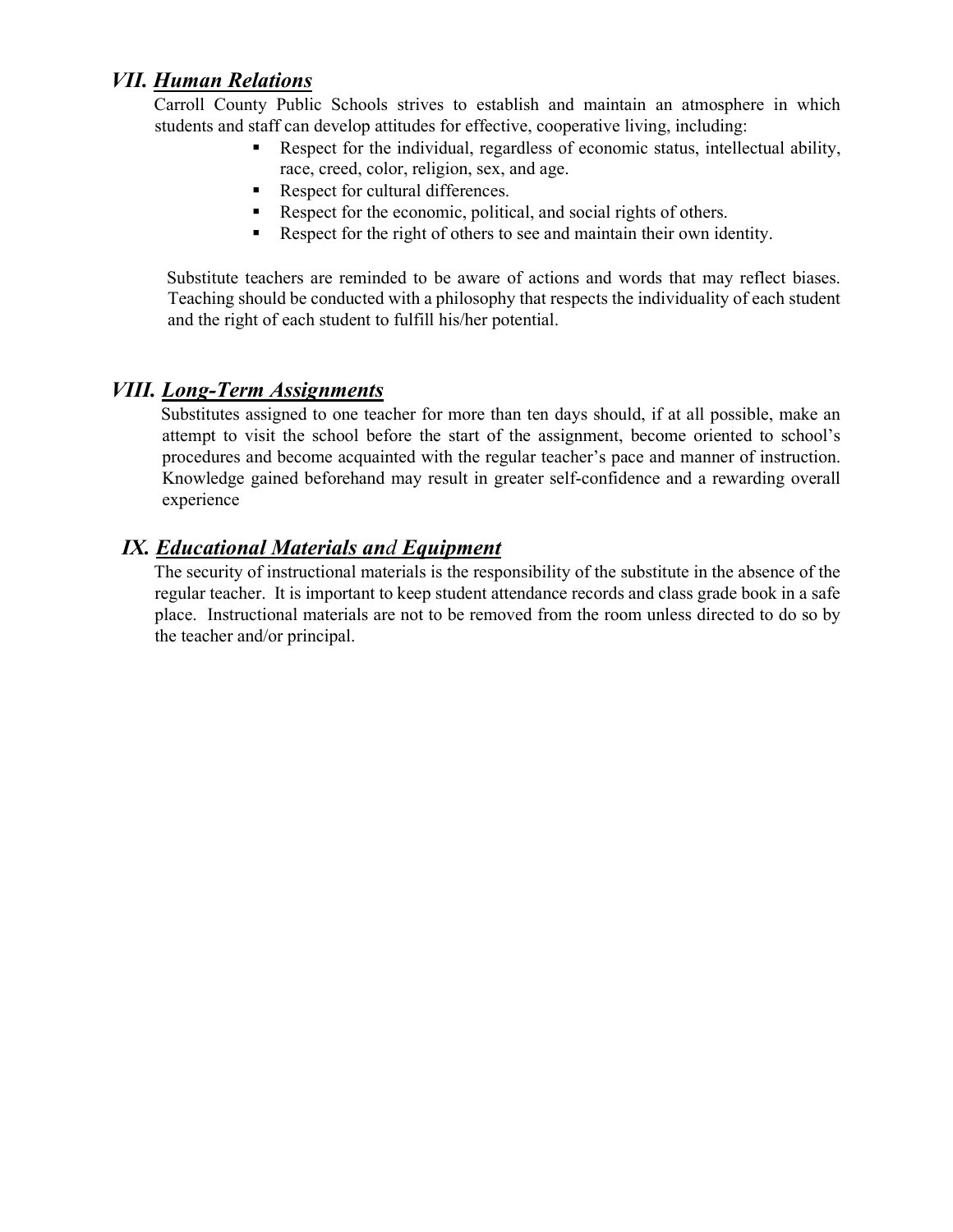## Hints About Classroom Management

#### I. Classroom Rules

In most classrooms, rules are posted, and it is advisable that they be reviewed with the class early in the day. Substitutes are expected to develop rules that are reasonable and appropriate in the event specific rules are unavailable.

#### II. First Impressions

Substitute teaching is an opportunity to work with and help young people. It should be looked upon as fun and challenging. When substituting, it is important to maintain an attitude that is positive, friendly, understanding, and firm. Students generally live up to what is expected of them. As one student remarked, "If the substitute is decent to the class, the class will usually be decent to the substitute".

Young children in the primary grades may actually fear the new adult they see. Some may even cry. One substitute who specializes in these grades maintains that, "honesty, liberally laced with kindness and warmth will usually ease the situation". She tells the children honestly, "Your teacher is not feeling well today, so I am here to be your teacher. I want you to help me". If one child seems especially distressed, she will say, "You sit near me and be my special helper". Temporarily taking the child away from the group prevents the apprehension from spreading. By the time students reach the upper elementary and secondary years, they may seek to find limits in hopes that those limits are reasonable and that things will not be so very different from their daily classroom routine.

#### III. Discipline and Student Behavior

If students are actively involved in the learning process, they most likely will not engage in offtask behavior.

The key to good discipline is keeping to the task. Here are some key ideas to remember:

- Student misbehavior is rarely directed at the substitute personally, but has some other motive.
- Reacting with hurt feelings, or vengeance is inappropriate
- Students expect limits to be set and the rules to be enforced consistently.
- Students do not always have the experience to make wise decisions on behavioral choices and may be impulsive or do not think through the responsibility they have for their decisions.
- Positive reinforcement changes behavior, punishment does not.
- Appropriate behavior has to be taught and modeled.
- Consequences for misbehavior must fit the behavior.
- The use of physical force to separate students engaged in a physical altercation is unacceptable. Contact an administrator for assistance.
- Hall passes are required when a student leaves the classroom.
- Students should not be allowed to visit other classrooms without your prior communication with that teacher. Follow the teacher's procedures on requests to leave the classroom for use of the bathroom or water fountain (may be due to health reasons).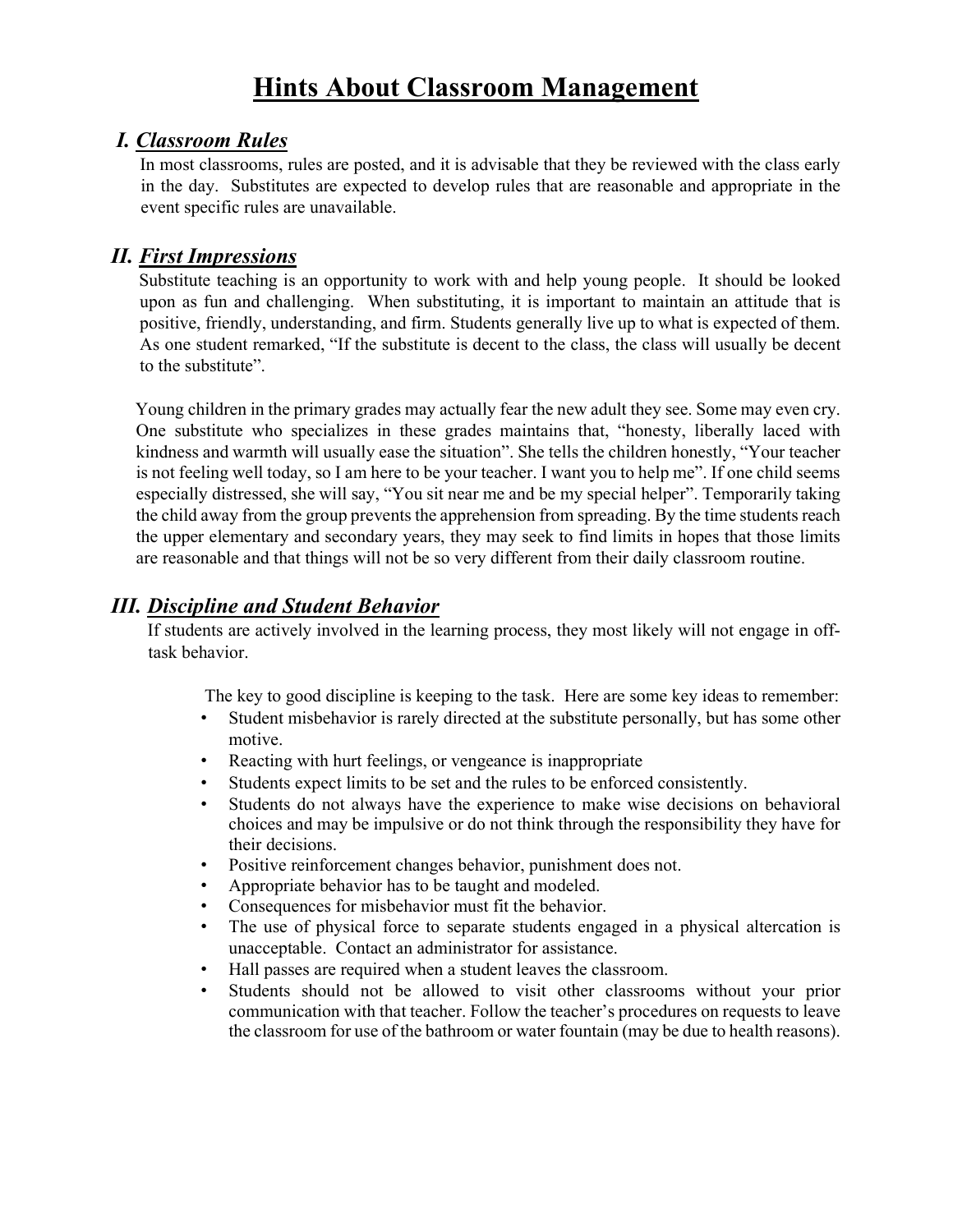## **APPENDIX**

| <b>School</b>                        | Grade    | <b>Reg. Time</b> | 2 <sup>3</sup> / <sub>4</sub> Hour Early | 2 Hour Late    |
|--------------------------------------|----------|------------------|------------------------------------------|----------------|
|                                      |          | a.m./p.m.        | <b>Dismissal</b>                         | <b>Arrival</b> |
| <b>Carrolltowne Elementary</b>       | $K - 5$  | $9:15 - 3:45$    | 1:00                                     | 11:15          |
| <b>Cranberry Station Elementary</b>  | $K - 5$  | $9:15 - 3:45$    | 1:00                                     | 11:15          |
| <b>Ebb Valley Elementary</b>         | $K - 5$  | $9:15-3:45$      | 1:00                                     | 11:15          |
| <b>Eldersburg Elementary</b>         | $K - 5$  | $7:45 - 2:15$    | 11:30                                    | 9:45           |
| <b>Elmer Wolfe Elementary</b>        | $K - 5$  | $9:15 - 3:45$    | 1:00                                     | 11:15          |
| <b>Freedom District Elementary</b>   | $K - 5$  | $9:00 - 3:30$    | 12:45                                    | 11:00          |
| <b>Friendship Valley Elementary</b>  | $K - 5$  | $7:45 - 2:15$    | 11:30                                    | 9:45           |
| <b>Hampstead Elementary</b>          | $K - 5$  | $9:15 - 3:45$    | 1:00                                     | 11:15          |
| <b>Linton Springs Elementary</b>     | $K - 5$  | $8:35 - 3:05$    | 12:20                                    | 10:35          |
| <b>Manchester Elementary</b>         | $K - 5$  | $9:15 - 3:45$    | 1:00                                     | 11:15          |
| <b>Mechanicsville Elementary</b>     | $K - 5$  | $9:30 - 4:00$    | 1:15                                     | 11:30          |
| <b>Mt. Airy Elementary</b>           | $3 - 5$  | $9:15 - 3:45$    | 1:00                                     | 11:15          |
| <b>Piney Ridge Elementary</b>        | $K - 5$  | $9:15 - 3:45$    | 1:00                                     | 11:15          |
| Parr's Ridge Elementary              | $K - 2$  | $9:15 - 3:45$    | 1:00                                     | 11:15          |
| <b>Robert Moton Elementary</b>       | $K - 5$  | $8:30 - 3:00$    | 12:15                                    | 10:30          |
| <b>Runnymede Elementary</b>          | $K - 5$  | $9:15 - 3:45$    | 1:00                                     | 11:15          |
| <b>Sandymount Elementary</b>         | $K - 5$  | $9:30 - 4:00$    | 1:15                                     | 11:30          |
| <b>Spring Garden Elementary</b>      | $K - 5$  | $7:45 - 2:15$    | 11:30                                    | 9:45           |
| <b>Taneytown Elementary</b>          | $K - 5$  | $8:30 - 3:00$    | 12:15                                    | 10:30          |
| <b>Westminster Elementary</b>        | $K - 5$  | $9:30 - 4:00$    | 1:15                                     | 11:30          |
| <b>William Winchester Elementary</b> | $K - 5$  | $9:15 - 3:45$    | 1:00                                     | 11:15          |
| <b>Winfield Elementary</b>           | $K - 5$  | $9:30 - 4:00$    | 1:15                                     | 11:30          |
| <b>East Middle</b>                   | $6 - 8$  | $8:35 - 3:10$    | 12:25                                    | 10:30          |
| Mt. Airy Middle                      | $6 - 8$  | $8:25 - 3:00$    | 12:15                                    | 10:25          |
| <b>North Carroll Middle</b>          | $6 - 8$  | $8:30 - 3:05$    | 12:20                                    | 10:30          |
| <b>Northwest Middle</b>              | $6 - 8$  | $8:25 - 3:00$    | 12:15                                    | 10:25          |
| <b>Oklahoma Road Middle</b>          | $6 - 8$  | $8:25 - 3:00$    | 12:15                                    | 10:25          |
| <b>Shiloh Middle</b>                 | $6 - 8$  | $8:25 - 3:00$    | 12:15                                    | 10:25          |
| <b>Sykesville Middle</b>             | $6 - 8$  | $8:25 - 3:00$    | 12:15                                    | 10:25          |
| <b>West Middle</b>                   | $6 - 8$  | $8:35 - 3:10$    | 12:25                                    | 10:35          |
| <b>Century High</b>                  | $9-12$   | $7:30 - 2:20$    | 11:35                                    | 9:30           |
| <b>Francis Scott Key High</b>        | $9-12$   | $7:30 - 2:20$    | 11:35                                    | 9:30           |
| <b>Liberty High</b>                  | $9-12$   | $7:30 - 2:20$    | 11:35                                    | 9:30           |
| <b>Manchester Valley High</b>        | $9-12$   | $7:30 - 2:20$    | 11:35                                    | 9:30           |
| <b>South Carroll High</b>            | $9-12$   | $7:30 - 2:20$    | 11:35                                    | 9:30           |
| <b>Westminster High</b>              | $9-12$   | $7:30 - 2:20$    | 11:35                                    | 9:30           |
| <b>Winters Mill High</b>             | $9-12$   | $7:30 - 2:20$    | 11:35                                    | 9:30           |
| <b>Carroll Springs</b>               | $K-12$   | $8:35 - 3:05$    | 12:20                                    | 10:35          |
| Gateway                              | $6 - 12$ | $7:35 - 1:52$    | 11:07                                    | 9:35           |
| <b>CCC &amp; Tech Center</b>         | $9-12$   | $7:30 - 3:40$    |                                          |                |